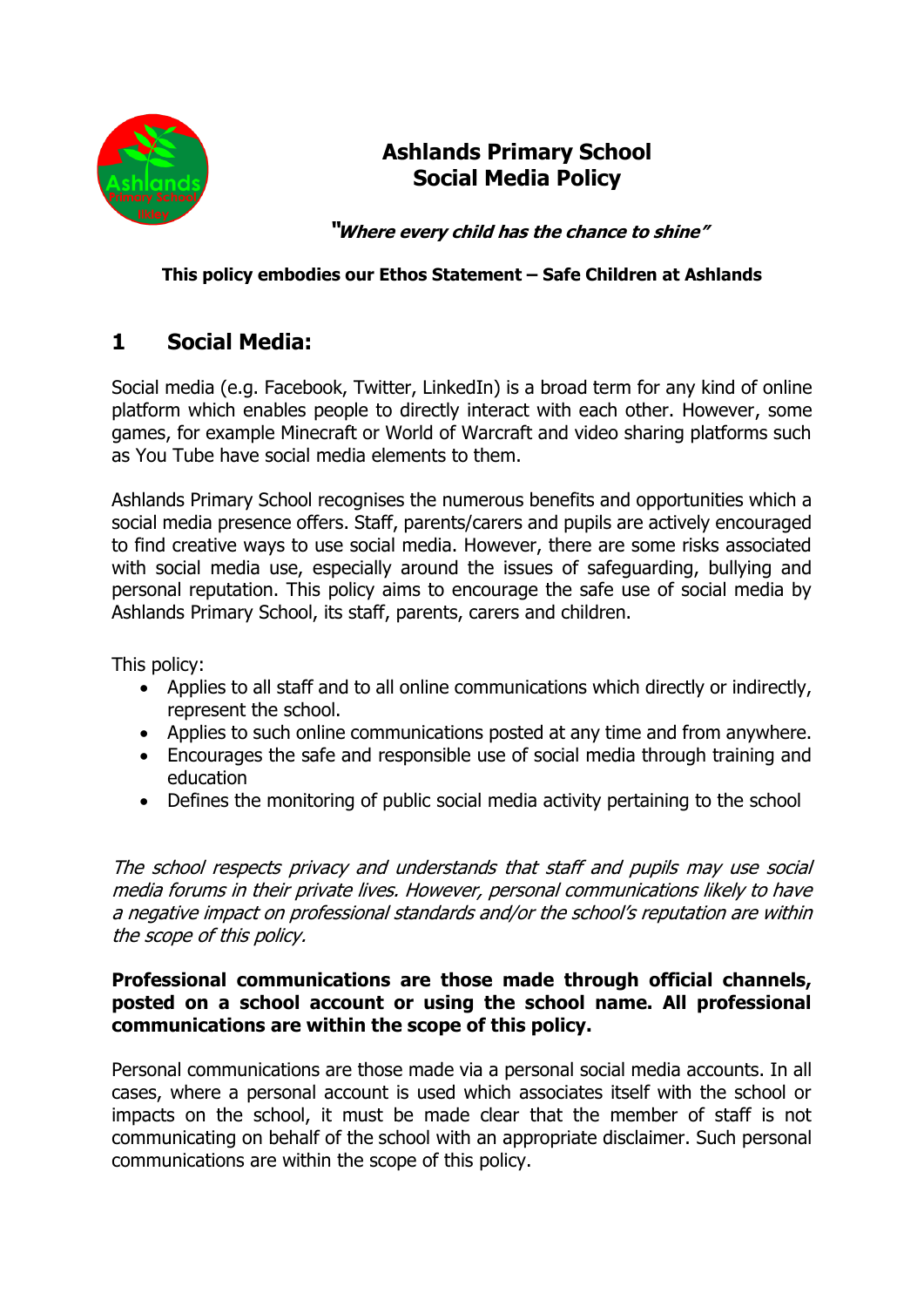Personal communications which do not refer to or impact upon the school are outside the scope of this policy.

Digital communications with pupils are also considered. Staff may use social media to communicate with learners via a school social media account for teaching and learning purposes but must consider whether this is appropriate and consider the potential implications.

Staff are expected to maintain professional boundaries with pupils and parents and carers, there should be a clear separation of the private social lives of staff and that of pupils and parents and carers. Staff are advised that it is inappropriate to have online relationships with pupils (except where appropriate within family relationships) or to allow pupils access to their own pages. Similarly accessing pupils' pages is discouraged as this may cross the professional boundary that should be maintained between staff and pupils.

# **Organisational control**

### **Roles & Responsibilities**

- $\bullet$  SLT
	- o Facilitating training and guidance on Social Media use.
	- o Developing and implementing the Social Media policy
	- o Taking a lead role in investigating any reported incidents
	- o Making an initial assessment when an incident is reported and involving appropriate staff and external agencies as required
	- o Receive completed applications for Social Media accounts
	- o Approve account creation

#### • **Administrator / Moderator**

- $\circ$  Create the account following SLT approval
- o Store account details, including passwords securely
- $\circ$  Be involved in monitoring and contributing to the account
- $\circ$  Control the process for managing an account after the lead staff member has left the organisation (closing or transferring)
- **Staff** 
	- $\circ$  Know the contents of and ensure that any use of social media is carried out in line with this and other relevant policies
	- o Attending appropriate training
	- o Regularly monitoring, updating and managing content he/she has posted via school accounts
	- o Adding an appropriate disclaimer to personal accounts when naming the school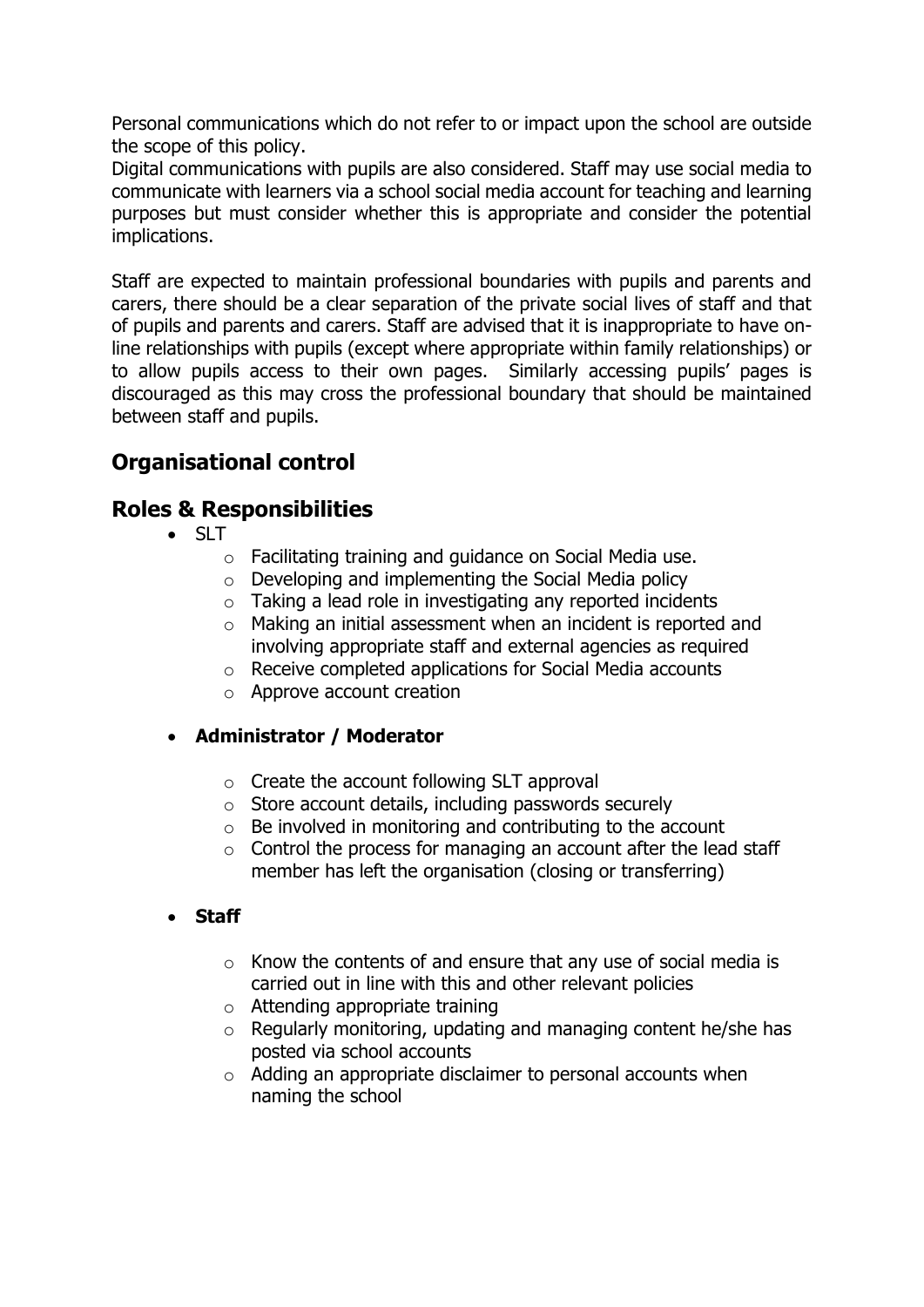## **Process for creating new accounts**

The school community is encouraged to consider if a social media account will help them in their work, e.g. a history department Twitter account, or a "Friends of the school" Facebook page. Anyone wishing to create such an account must present a business case to the School Leadership Team which covers the following points:-

- The aim of the account
- The intended audience
- How the account will be promoted
- Who will run the account (at least two staff members should be named)
- Will the account be open or private/closed

Following consideration by the SLT an application will be approved or rejected. In all cases, the SLT must be satisfied that anyone running a social media account on behalf of the school has read and understood this policy and received appropriate training. This also applies to anyone who is not directly employed by the school, including volunteers or parents.

### **Monitoring**

School accounts must be monitored regularly and frequently (preferably 7 days a week, including during holidays). Any comments, queries or complaints made through those accounts must be responded to within 24 hours (or on the next working day if received at a weekend) even if the response is only to acknowledge receipt. Regular monitoring and intervention is essential in case a situation arises where bullying or any other inappropriate behaviour arises on a school social media account.

### **Behaviour**

- The school requires that all users using social media adhere to the standard of behaviour as set out in this policy and other relevant policies.
- Digital communications by staff must be professional and respectful at all times and in accordance with this policy. Staff will not use social media to infringe on the rights and privacy of others or make ill-considered comments or judgments about staff. School social media accounts must not be used for personal gain. Staff must ensure that confidentiality is maintained on social media even after they leave the employment of the school.
- Users must declare who they are in social media posts or accounts. Anonymous posts are discouraged in relation to school activity.
- If a journalist makes contact about posts made using social media staff must follow the school media policy before responding.
- Unacceptable conduct, (e.g. defamatory, discriminatory, offensive, harassing content or a breach of data protection, confidentiality, copyright) will be considered extremely seriously by the school and will be reported as soon as possible to a relevant senior member of staff, and escalated where appropriate.
- The use of social media by staff while at work may be monitored, in line with school policies. The school permits reasonable and appropriate access to private social media sites. However, where excessive use is suspected, and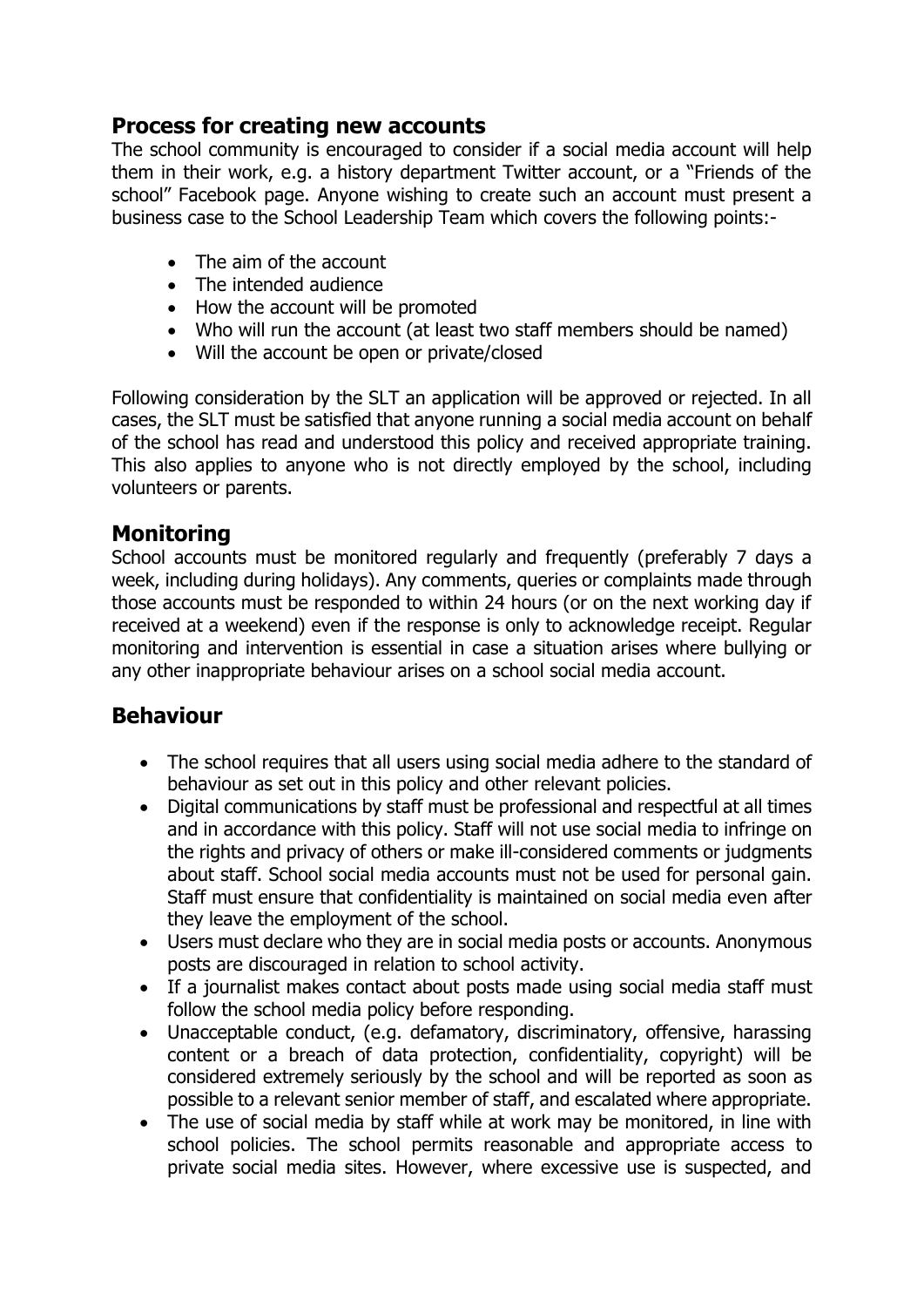considered to be interfering with relevant duties, disciplinary action may be taken

• The school will take appropriate action in the event of breaches of the social media policy. Where conduct is found to be unacceptable, the school will deal with the matter internally. Where conduct is considered illegal, the school will report the matter to the police and other relevant external agencies, and may take action according to the disciplinary policy.

### **Legal considerations**

- Users of social media should consider the copyright of the content they are sharing and, where necessary, should seek permission from the copyright holder before sharing.
- Users must ensure that their use of social media does not infringe upon relevant data protection laws, or breach confidentiality.

### **Handling abuse**

- When acting on behalf of the school, handle offensive comments swiftly and with sensitivity.
- If a conversation turns and becomes offensive or unacceptable, school users should block, report or delete other users or their comments/posts and should inform the audience exactly why the action was taken
- If you feel that you or someone else is subject to abuse by colleagues through use of a social networking site, then this action must be reported using the agreed school protocols.

### **Tone**

The tone of content published on social media should be appropriate to the audience, whilst retaining appropriate levels of professional standards. Key words to consider when composing messages are:

- Engaging
- Conversational
- Informative
- Friendly (on certain platforms, e.g. Facebook)

### **Use of images**

School use of images can be assumed to be acceptable, providing the following guidelines are strictly adhered to.

- Permission to use any photos or video recordings should be sought in line with the school's digital and video images policy. If anyone, for any reason, asks not to be filmed or photographed then their wishes should be respected.
- Under no circumstances should staff share or upload student pictures online other than via school owned social media accounts
- Staff should exercise their professional judgement about whether an image is appropriate to share on school social media accounts. Students should be appropriately dressed, not be subject to ridicule and must not be on any school list of children whose images must not be published.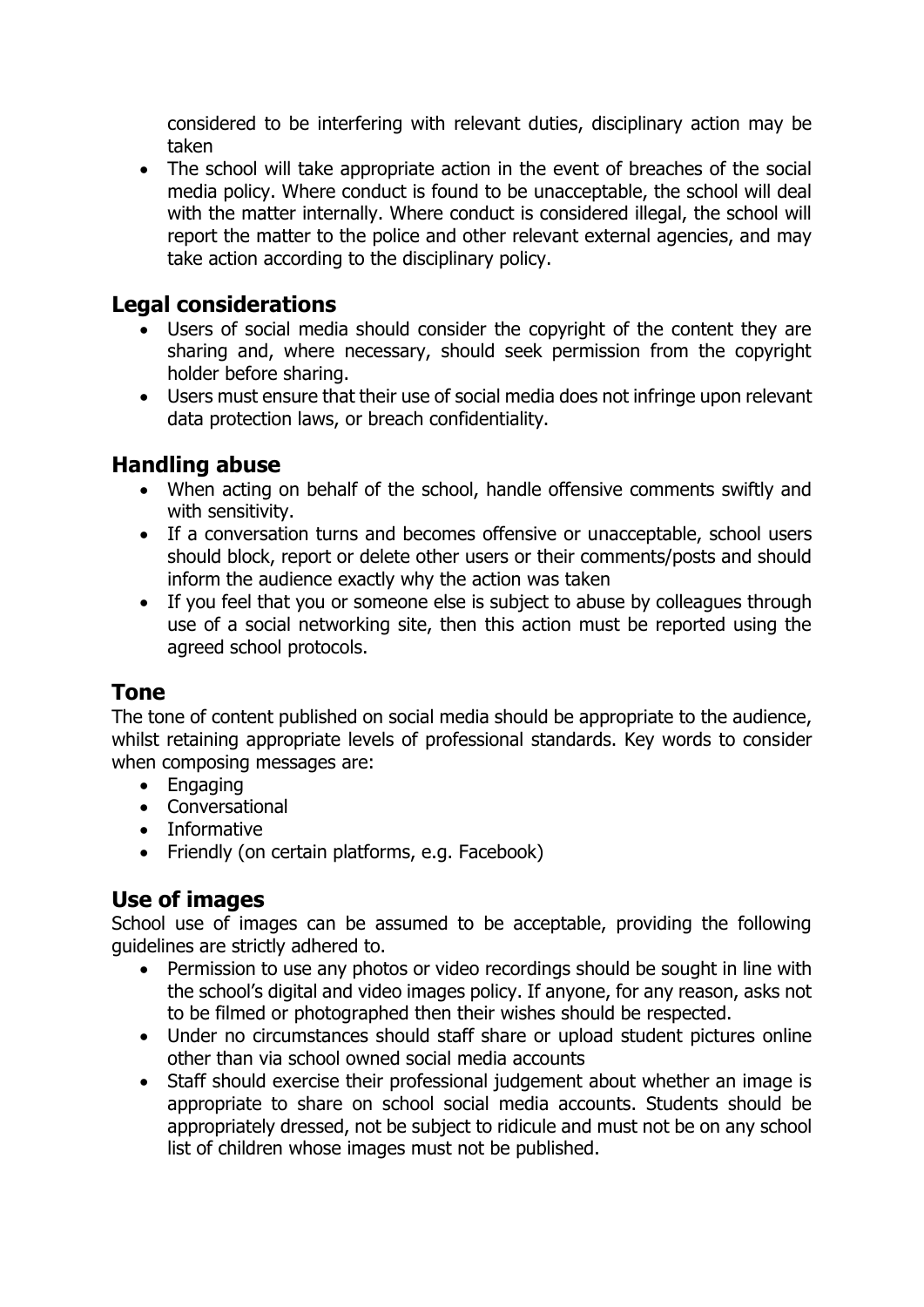• If a member of staff inadvertently takes a compromising picture which could be misconstrued or misused, they must delete it immediately.

# **Personal use**

- **Staff** 
	- o Personal communications are those made via a personal social media accounts. In all cases, where a personal account is used which associates itself with the school or impacts on the school, it must be made clear that the member of staff is not communicating on behalf of the school with an appropriate disclaimer. Such personal communications are within the scope of this policy.
	- o Personal communications which do not refer to or impact upon the school are outside the scope of this policy. Where excessive personal use of social media in school is suspected, and considered to be interfering with relevant duties, disciplinary action may be taken
	- o The school permits reasonable and appropriate access to private social media sites.

### • **Pupils**

- $\circ$  Staff are not permitted to follow or engage with current or prior pupils of the school on any personal social media network account.
- $\circ$  The school's education programme should enable the pupils to be safe and responsible users of social media.
- o Pupils are encouraged to comment or post appropriately about the school. Any offensive or inappropriate comments will be resolved by the use of the school's behaviour policy.

### • **Parents/Carers**

- $\circ$  If parents/carers have access to a school learning platform where posting or commenting is enabled, parents/carers will be informed about acceptable use.
- o The school has an active parent/carer education programme which supports the safe and positive use of social media. This includes information on the website.
- o Parents/Carers are encouraged to comment or post appropriately about the school. In the event of any offensive or inappropriate comments being made, the school will ask the parent/carer to remove the post and invite them to discuss the issues in person. If necessary, refer parents to the school's complaints procedures.

## **Monitoring posts about the school**

• As part of active social media engagement, it is considered good practice to pro-actively monitor the Internet for public postings about the school.